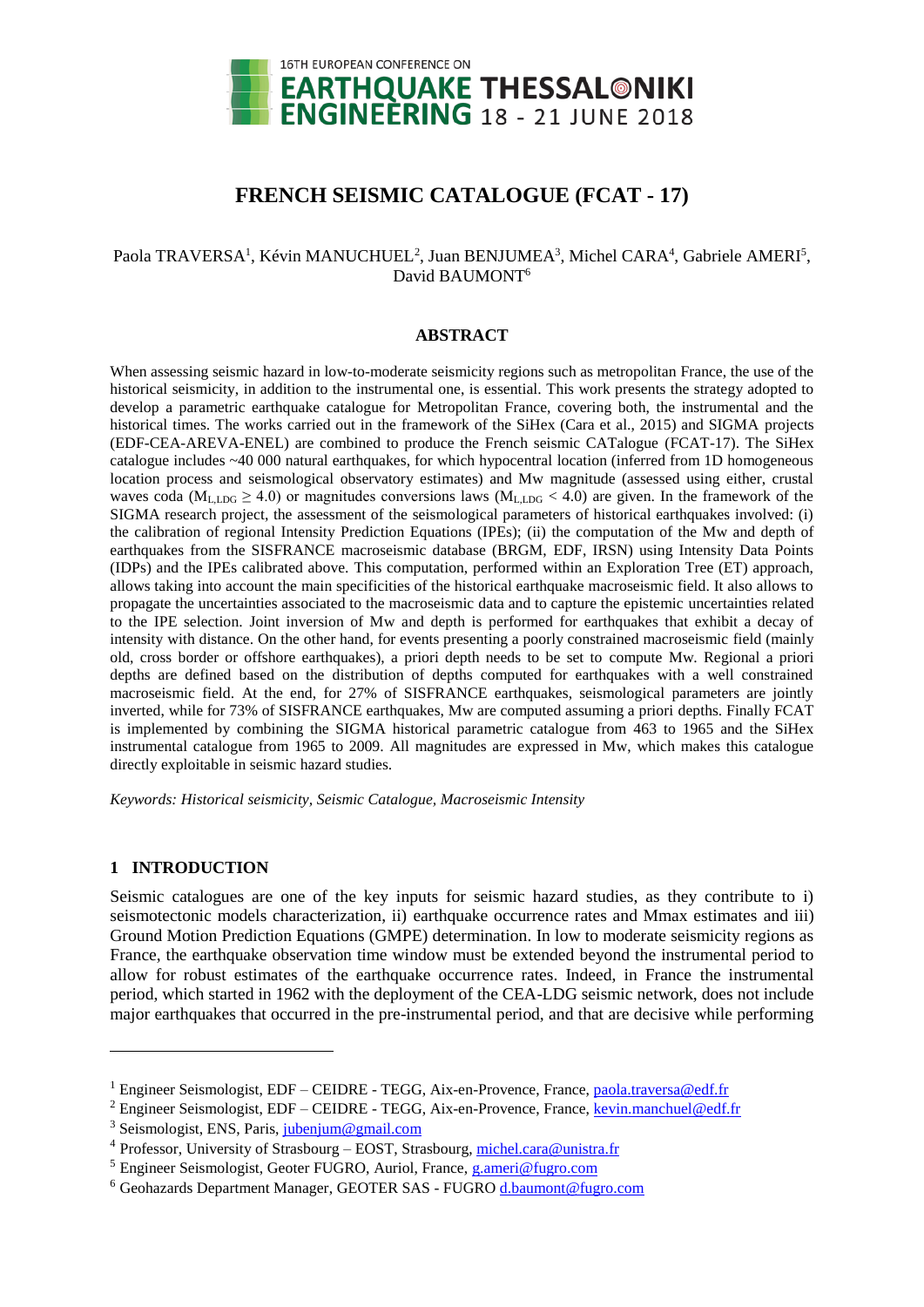seismic hazard assessment for French critical facilities.

In addition, as recent GMPEs are calibrated using Mw magnitudes, the catalogue should provide moment magnitude estimates, to avoid magnitude scale conversions which contribute to increase the uncertainties in seismic hazard assessment. During these last few years, considerable efforts have been made in France to produce a homogeneous seismic catalogue spanning from about 500 to 2009. The result of these efforts is the French seismic CATalogue (FCAT-17, Manchuel et al., 2017).

For the instrumental part, between 2009 and 2015 the SiHex project (Cara et al., 2015) produced a unified instrumental catalogue for metropolitan France providing accurate hypocenter locations and moment magnitudes for events occurred between 1962 and 2009 in metropolitan France. In general locations are obtained using a 1D velocity model. Nevertheless, more accurate locations provided by regional observatories are preferred in the final SiHex catalog for their respective regions, i.e. the French Alps, the Southernmost Alps and Mediterranean domain including Corsica, the Pyrenees and the Armorican Massif. Magnitude estimates are obtained from i) coda wave analyses for earthquakes with ML-LDG>4 (Denieul, 2014; Denieul et al., 2015) and ii) conversions from local magnitudes (Cara et al., 2017) for smaller events.

Regarding the historical seismicity period, France disposes of the SISFRANCE (EDF-IRSN-BRGM, www.sisfrance.net) macroseismic database, including ~100 000 macroseismic observations from  $\sim$  6000 earthquakes, from 463 to 2007. In the framework of the SIGMA (EDF-CEA-AREVA-ENEL) research and development program, Mw magnitudes and depths have been estimated for all the events repertoried in the SISFRANCE database. The first step of this work included the calibration of Intensity Prediction Equations (IPEs), based on a set of calibration earthquakes for which we disposed of both, a well described macroseismic field and instrumental estimates of the seismological parameters (Baumont et al., BEE in press). The calibration set includes earthquakes in the French metropolitan territory (or close-by) as well as earthquakes occurred within the Italian peninsula (CPTI11 - Rovida et al., 2011). Including Italian earthquakes in the calibration set allows to overcome the strong limitation/absence of larger earthquakes in France during the instrumental period, and therefore to extend the validity domain of IPEs towards larger magnitudes. This work also takes advantage of a specific study devoted to the estimation of Mw for 15 significant early-instrumental earthquakes occurred in metropolitan France between 1905 and 1972. For these events, paper waveforms were digitized and a waveform inversion process was performed to compute moment magnitudes. The aim of this was to ensure the continuity between instrumental and historical periods and to feed the calibration of IPEs by providing significant earthquakes moment magnitudes. Once IPEs are determined, the estimation of the seismological parameters (magnitude and depth) for historical earthquakes is performed within an exploration tree (ET) framework, allowing both, to explore the epistemic uncertainties related to the choice of the IPEs and to propagate the uncertainties related to the original macroseismic information (Traversa et al., 2017).

Finally, the instrumental parametric catalogue produced by SiHex and the historical one produced by SIGMA are concatenated to produce the French seismic CATalogue –2017 version (FCAT-17) for metropolitan France. The junction between the historical and the instrumental periods is set at the year 1965, because since 1965 the seismic network is homogenously deployed along the French territory. FCAT-17 can be used as direct input for SHA studies due to its homogeneity in magnitude over the whole period. Figure 1 summarizes the interactions between SIGMA and SiHex projects to produce FCAT-17.

In this paper we will describe the procedure applied to retrieve moment magnitudes and associated uncertainties for early instrumental earthquakes. Then the work carried out to determine IPEs and to estimate moment magnitudes and depths for historical earthquakes will be briefly described. Finally FCAT-17 is processed in order to (i) determine completeness periods, (ii) obtain a declustered catalog and (iii) analyze the homogeneity of the catalog over the historical and the instrumental periods in terms of earthquake recurrence rates.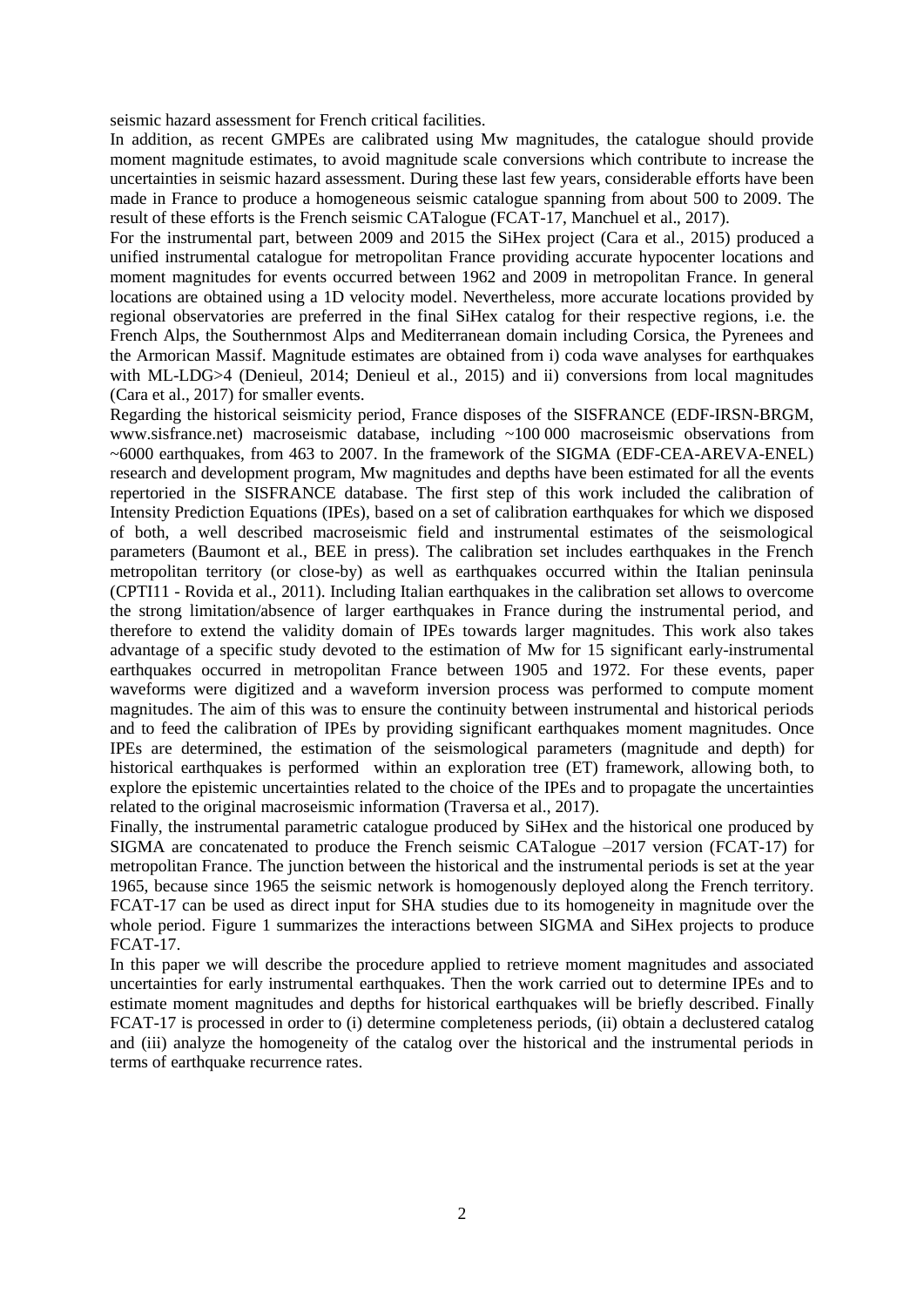

<span id="page-2-0"></span>Figure 1 : Interactions between SIGMA and SiHex project to produce the FCAT-17 catalogue. SIGMA project mainly focused on the historical and early instrumental seismicity while SiHex project dealt with the

instrumental period seismicity. The Sihex parametric catalogue and the early-instrumental parameter estimates are key inputs for IPEs calibration.

## **2 M<sup>W</sup> OF 15 MAIN EARTHQUAKES IN METROPOLITAN FRANCE BETWEEN 1905 AND 1972**

Source parameters of 15 earthquakes strongly felt in metropolitan France between1905 and 1972 have been investigated. We determined moment magnitude Mw, focal depth, and focal mechanism for each event by waveform modeling of early-instrumental seismograms.

The records were originally scanned by ING (Ferrari and Pino, 2003) for the EUROSEISMOS project. We have selected the 1-ton Wiechert records for the period between 1905 to 1964 due to the stability over time of the instrumental constants and polarities, and the WWSSN-LP between 1964 an 1972.

Information on epicenters was collected from multiple sources: (i) bulletin from International Seismological Centre (2014) and Cara et al. (1987, 2008); (ii) macroseismic epicenter locations mainly from Sisfrance (2015) but also from Amorèse (2011) for the 1926 Jersey earthquake and Alasset et al. (2005) for the 1905 Chamonix earthquake. Recent earthquakes recorded on broad-band seismometers located near these early-instrumental events were also used as proxies for checking the methodology.

Two approaches were followed: 1) grid search on the source parameters without any constraints; 2) trial and error approach by selecting a series of focal depths, mechanisms, and seismic moments.

The synthetic seismograms were computed with the version 3.30 of the code of Hermann (2004) and Green's functions corresponding to Crust-2 model averaged along the paths between the epicenters and the seismic stations. Because such a 1-D Green's function is a too simple representation of the elastic structure between the epicenters and the stations we applied a low-pass filter to both the records and the synthetics in order to obtain satisfactory fits. Doing so, crustal Love and Rayleigh waves recorded in Europe become the main source of information for our waveform analysis. As a consequence, the signal to noise ratio of our data is greatly increased but in terms of uniqueness of solutions in the space parameter, the approach gives rather poor results.

A panel of experts of the SIGMA program checked the robustness of the different source parameters issued from the waveform analysis. Together with amplitude cross-comparison with recent events, the conclusion is that the Mw estimations, made from waveform modeling is robust, within  $\pm 0.3$ uncertainty, but both focal depths and focal mechanisms are poorly determined. The following table gives the acceptable range of Mw for each of the 15 earthquakes according to the conclusion of the expert panel meeting held in Paris on January 7, 2015.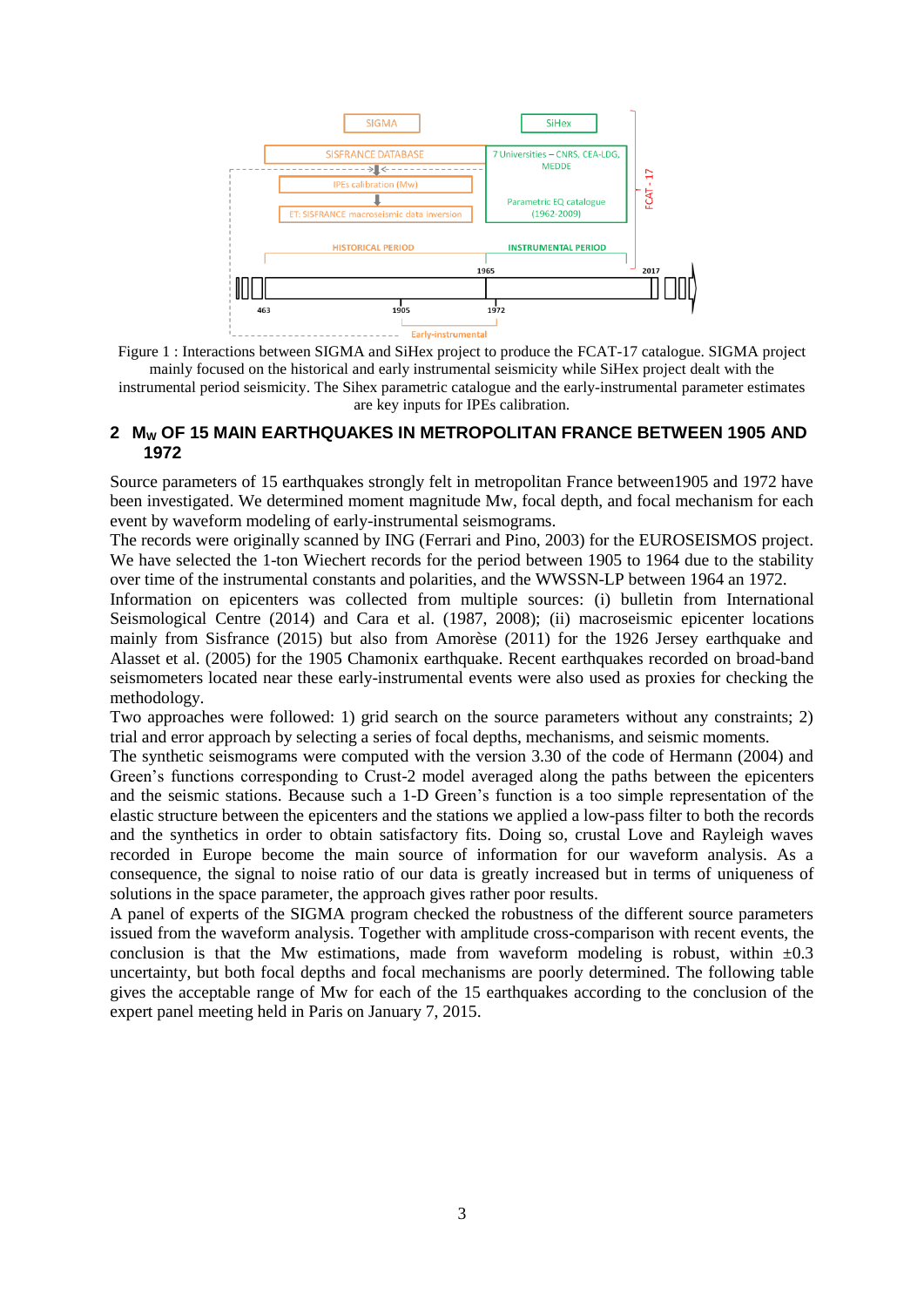|                |                |                         | Lat.         | Lon.    | h ref.    |                | Ref.                                         |         |        | This study |        |
|----------------|----------------|-------------------------|--------------|---------|-----------|----------------|----------------------------------------------|---------|--------|------------|--------|
| EV#            | Location       | <b>Origin Time</b>      | $[^{\circ}]$ | ľ1      | [km]      | $1_{EPC}$      | Mag.                                         | $15M_S$ | Mw min | Mw         | Mw max |
| $\mathbf{1}$   | Chamonix,      | 11905/04/29             | 146.00       | 7.00    | $^{2}11$  | 7.5            | 95.5M <sub>w</sub>                           | 5.7     | 5.1    | 5.4        | 5.7    |
|                | France         | 01:49:15                |              |         |           |                |                                              |         |        |            |        |
| $\mathbf{2}$   | Lambesc,       | 11909/06/11             | 143.65       | 5.32    | 56        | 8.5            | $56.1M_{W}$                                  | 6.2     | 5.5    | 5.8        | 6.1    |
|                | France         | 21:05:00                |              |         |           |                |                                              |         |        |            |        |
| 3              | Jura,          | 11911/11/16             | 148.28       | 8.93    |           | 8.5            | $106.1M_{\odot}$                             | 6.1     | 5.2    | 5.5        | 5.8    |
|                | Germany        | 21:26:00                |              |         |           |                |                                              |         |        |            |        |
| 4              | Viella,        | 31923/11/19             | 142.50       | 1.00    |           | 8.0            | $115.4M_1$                                   | 5.4     | 5.2    | 5.4        | 5.7    |
|                | Spain          | 03:54:05                |              |         |           |                |                                              |         |        |            |        |
| 5              | Jersey,        | 11926/07/30             | 149.12       | $-2.12$ |           | 5.5            | $115.4M_1$                                   | 5.6     | 5.2    | 5.5        | 5.8    |
|                | France/UK      | 13:19:52                |              |         |           |                |                                              |         |        |            |        |
| 6              | Vannes,        | <sup>3</sup> 1930/01/09 | 447.61       | $-2.88$ | 425       | 7.0            | 115.5M <sub>1</sub>                          | 5.5     | 4.8    | 5.1        | 5.3    |
|                | France         | 19:38:38                |              |         |           |                |                                              |         |        |            |        |
| $\overline{7}$ | Queyras,       | <sup>3</sup> 1935/03/19 | 344.70       | 6.50    |           | 7.0            | 114.9M <sub>1</sub>                          | 5.0     | 4.5    | 4.9        | 5.3    |
|                | France         | 07:27:21                |              |         |           |                |                                              |         |        |            |        |
|                | Nukerke,       | <sup>3</sup> 1938/06/11 |              | 3.63    | 619       |                | 4.5<br>5.8<br>7.0<br>$125.6mb$ <sub>18</sub> | 5.0     | 5.5    |            |        |
| 8              | <b>Belgium</b> | 10:57:33                | 350.77       |         |           |                |                                              |         |        |            |        |
|                | Sion,          | <sup>3</sup> 1946/01/25 | 346.28       | 7.55    |           | 7.5            | $135.8M_{W}$                                 | 6.1     | 5.1    | 5.6        | 5.9    |
| 9              | Switzerland    | 17:31:45                |              |         |           |                |                                              |         |        |            |        |
|                | Quimper,       | <sup>3</sup> 1959/01/02 | 348.01       | $-3.93$ |           | 7.0            | 115.4M <sub>1</sub>                          |         | 5.0    | 5.4        | 5.7    |
| 10             | France         | 05:19:39                |              |         |           |                |                                              |         |        |            |        |
|                | Guillestre,    | <sup>3</sup> 1959/04/05 | 344.62       | 6.85    |           | 7.5            | 115.5M <sub>1</sub>                          |         | 5.0    | 5.2        | 5.5    |
| 11             | France         | 10:47:01                |              |         |           |                |                                              |         |        |            |        |
|                | Vercors,       | <sup>3</sup> 1962/04/25 |              |         |           |                |                                              |         | 5.1    | 5.4        | 5.7    |
| 12             | France         | 04:44:58                | 345.61       | 5.72    |           | 7.5            | $115.3M_1$                                   |         |        |            |        |
|                | Ligurian,      | <sup>3</sup> 1963/07/19 |              | 8.12    | 38        | $\overline{a}$ | 146.2M                                       |         | 5.8    | 6.0        | 6.3    |
| 13             | France/Italy   | 05:45:24                | 343.42       |         |           |                |                                              |         |        |            |        |
|                | Arette,        | 11967/08/13             | 143.08       | $-0.78$ | $73 - 20$ | 8.0            | 25.1M <sub>w</sub>                           |         | 4.9    | 5.2        | 5.5    |
| 14             | France         | 22:08:00                |              |         |           |                |                                              |         |        |            |        |
|                | Oleron,        | 11972/09/06             | 145.75       | $-1.22$ | 810       | 7.0            | $115.2M_1$                                   |         | 5.0    | 5.2        | 5.5    |
| 15             | France         | 22:26:54                |              |         |           |                |                                              |         |        |            |        |

Table 1: Early instrumental earthquakes. Depth and magnitude references are from bibliography. Mw and associated bounds are from this study.

<sup>1</sup>Macroseismic data from SisFrance (2014), <sup>2</sup>Alasset (2005), <sup>3</sup>ISS Catalogue (Villaseñor et al., 1997); <sup>4</sup>IPGS Annual Report 1930 by Rothe (1931); <sup>5</sup>Baroux et al. (2003); <sup>6</sup>Earthquake report from ORB (2006); <sup>7</sup>Rothe (1967); <sup>8</sup>Mazabraud et al. (2013); <sup>9</sup>Cara et al. 2008 after Alasset (2005); <sup>10</sup> cited by Grüntal and Wahlström (2003); <sup>11</sup>Massinon B. (1979); <sup>12</sup>Camelbeeck (1993); <sup>13</sup>ECOS-09 (2014) Catalogue; <sup>14</sup>Bossolasco et al. (1965); <sup>15</sup>Karnik (1969).

## **3 INTENSITY PREDICTIVE EQUATIONS (IPEs)**

#### *3.1 Calibration earthquakes*

As described in Baumont et al. (BEE, in press), the calibration events were selected among the earthquakes for which we dispose of both, a well described macroseismic field and reliable magnitude estimates. The calibration dataset includes 30 events well distributed among the main seismic areas in France or in immediately neighboring zones, with Mw ranging from 3.6 to 5.8. Note that epicentral locations are defined according to the SisFrance database.

Given that this calibration set only includes moderate size earthquakes, Baumont et al (BEE, in press) expanded the dataset with Italian earthquakes of larger magnitude. 11 earthquakes with Mw  $\geq 6$ occurred within the Italian territory since 1900 were added to the initial set. The macroseismic data are from the DBIM11 database (Locati et al., 2011) and the parametric information from the CPTI11 (Rovida et al., 2011). A comparison with the isoseismal radii derived from the new DBMI15 was performed a posteriori, showing that the calibration results are not affected by the original database. In order, to avoid introducing biases related to the differences in terms of intensity scales (MSK versus MCS), only intensities smaller than or equal to VII were considered (Traversa et al., 2014).

Mw and depth metadata were defined according to the available information in published literature, catalogues and specific works as the one described above on early instrumental earthquakes. A technical committee composed of 5 experts was then charged to assign preferred magnitude values, as well as min and max values. The preferred magnitude value finally retained for the IPE calibration phase is the median of the preferred individual expert opinions. The minimum (maximum) value also corresponds to the median value of the individual minimum (maximum) estimates. Depth estimates (preferred, min and max values) were defined based on the review of the instrumental estimates (when available) as well as on the comparison of these values with the estimates obtained applying a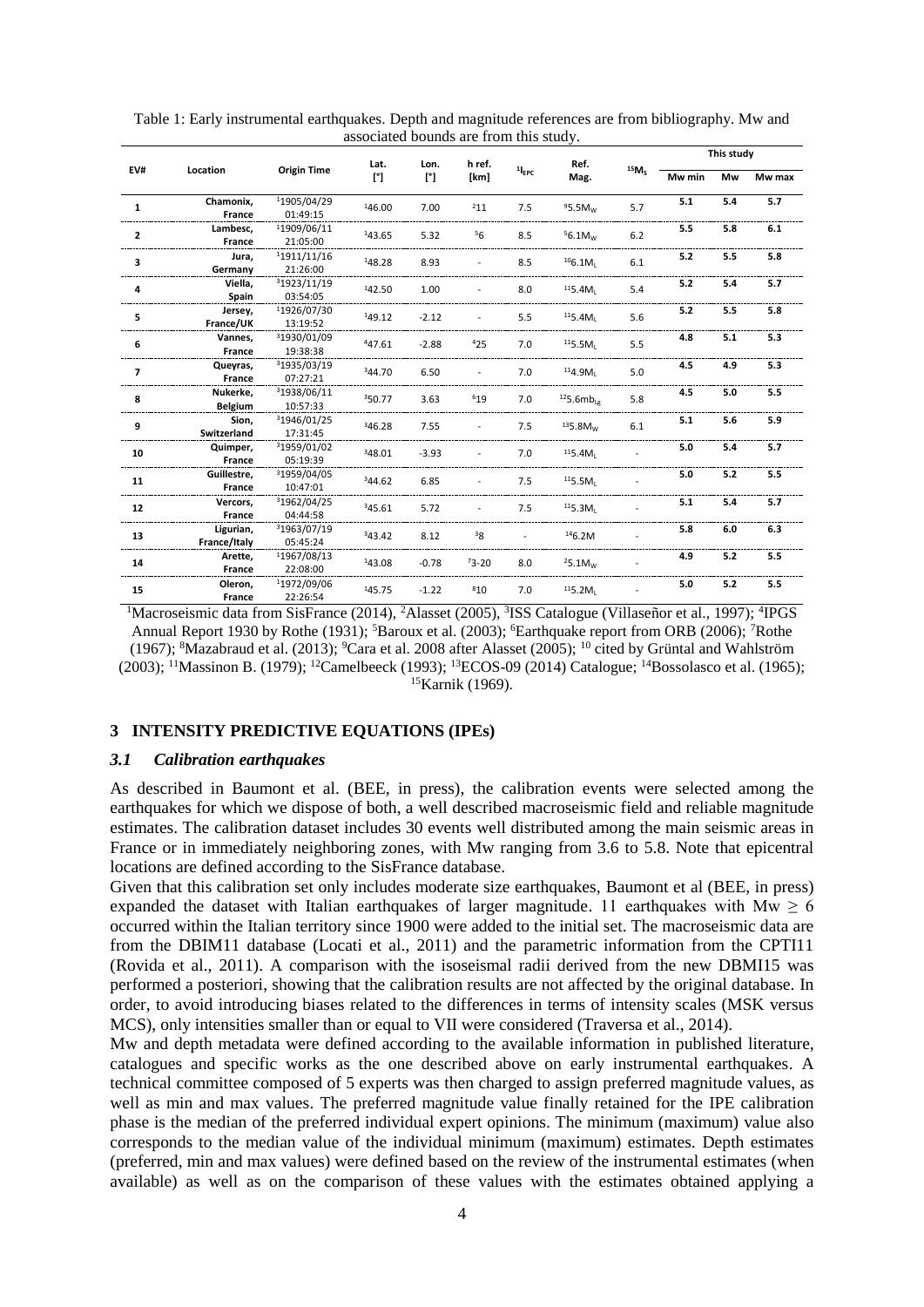Kövesligethy (1907) and Sponheuer (1960) models on the macroseismic data, similarly to the approach of Ambraseys (1985) or Levret et al. (1994).

To better capture the epistemic uncertainties related to the selection of the set of earthquakes to be used in the IPE calibration phase, several regressions were run using different subsets of the full original calibration set, satisfying different levels of exigency on the selection criteria. The calibration datasets tested in this way include between 27 and 41 events depending on the selection criteria applied, with Mw from 3.6 to 7.1 (Baumont et al., BEE in press and [Figure 2\)](#page-4-0).

### *3.2 Taking into account spatial variability of attenuation properties*

Previous studies already highlighted the existence of significant laterally varying attenuation properties in the French and Italian crust (Bakun and Scotti, 2006; Gasperini, 2010). Recently, Mayor et al. (2017) obtained high resolution maps of attenuation of the seismic coda waves at the scale of the French metropolitan territory. According to the Mayor et al. (2017) seismic attenuation map at 1 Hz (which well correlates with intensity, e.g. Lesueur, 2011), the North-Western part of France is characterized by low attenuation of seismic waves, whereas the South and Eastern part exhibit moderate to high attenuation patterns. Bounded to the compromise between the want to take into account the lateral variability of attenuation and the need to dispose of a sufficient number of calibration earthquakes to perform robust intensity attenuation model calibration, for France we delimited two regions with different attenuation properties.

Regarding the Italian peninsula, Gasperini (2010) indicates that the crustal attenuation properties are significantly different between the region north of 43.5°, where the Po plain area is characterized by relatively low attenuation, and the region south of 43.5° where the Apennines chain and Tyrrhenian Sea are characterized by relatively high attenuation. These two regions were therefore distinguished when dealing with the Italian earthquake calibration dataset.



<span id="page-4-0"></span>Figure 2 Regional zonation based on attenuation wave characteristics. For France, we use the Mayor et al. (2017) attenuation map at 1 Hz. For Italy, we rely on the Gasperini (2010) seismic attenuation map and apply a limit along the latitude 43.5°N. The calibration events are shown in colored symbols. The events shown as open circles correspond to events that were analyzed but not kept due to the lack of good metadata or macroseismic data.

#### *3.3 Intensity Prediction Equations (IPE)*

The attenuation of macroseismic intensity as function of the hypocentral distance and the magnitude is described according to the following formulation:

$$
I_j = c_1 + c_2 \cdot M_W + \beta \cdot \log_{10}(R_j) + \gamma_{region} \cdot R_j \tag{1}
$$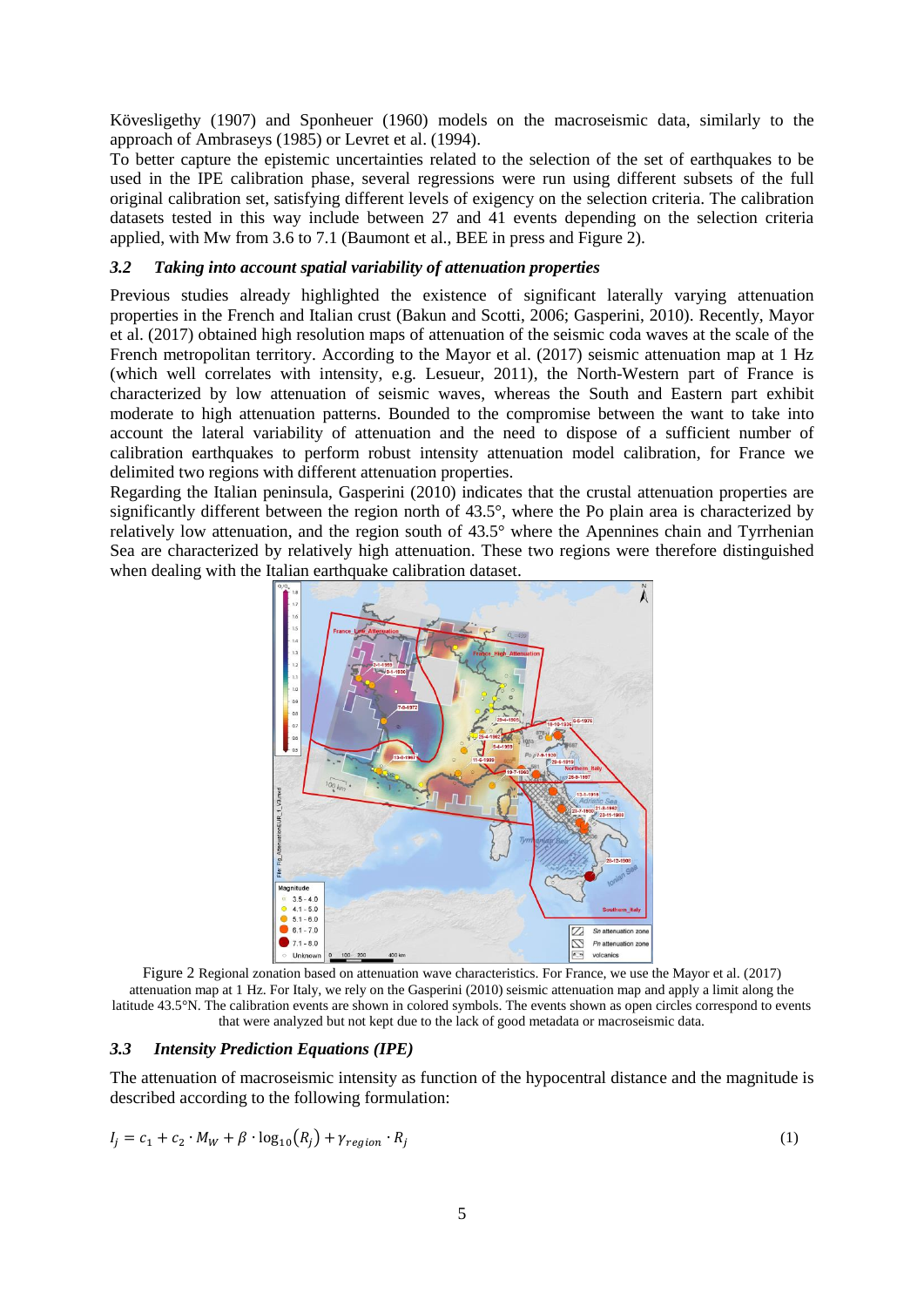where  $I_j$  and  $R_j = \sqrt{D_j^2 + H^2}$  are the intensity and the hypocentral radius of the j<sup>th</sup> isoseismal.  $D_j$  are

 $j<sup>th</sup>$  the epicentral radii and *H* the focal depth. *M<sub>W</sub>* is the moment magnitude of the earthquake and c<sub>1</sub>, c<sub>2</sub>, β and  $γ_{\text{region}}$  are the IPE coefficients determined by Baumont et al. (BEE, in press). As it will be explained later, the isoseismals are defined according to several complementary metrics or indicators  $(i.e. R_{AVG}, R_{OBS}, R_{P50}, R_{P84}, R_{F50}$  or  $R_{F84}$ ).

As shown by Baumont et al. (BEE, in press), the IPEs resulting from the regression on the macroseismic data is pretty sensitive to both, the chosen parametrization and the calibration dataset. As a consequence, choosing a single (best) IPE to be used in the estimate of the seismological parameters for historical earthquakes clearly appears not reasonable. On the other hand, the use of a set of models looks as a rational way to overcome this limitation. The results of both, residual analysis and goodness of fit evaluation procedures performed by Baumont et al. (BEE, in press) on the whole set of IPEs they propose, guided Traversa et al. (2017) in the selection of the subset of IPEs that are the most appropriate to be used in the estimation of the seismological parameters of historical earthquakes in metropolitan France.

### **4 COMPUTING M<sup>W</sup> AND H FOR FRENCH HISTORICAL EARTHQUAKES**

#### *4.1 Macroseismic Data and Processing*

In France, the SisFrance database is jointly implemented by BRGM, EDF and IRSN [\(www.sisfrance.net\)](http://www.sisfrance.net/) since the sixties. For each earthquake, the database provides information on the epicentral location, the epicentral intensity as well as the estimates of the effects induced by the earthquake at various localities (IDPs – Intensity Data Points), expressed in steps of half intensity values according to the MSK 1964 intensity scale. Each IDP is associated to a quality factor that is representative of the level of confidence associated with the numerical estimate (quality A: certain intensity, quality B: fairly certain intensity, quality C: uncertain intensity). A quality factor is also associated to the epicentral intensity value (quality A: certain epicentral intensity; quality B: fairly certain epicentral intensity; quality C: uncertain epicentral intensity, quality E: arbitrary epicentral intensity; quality K: fairly certain epicentral intensity, resulting from a calculation based on an attenuation law). Finally, the SisFrance database provides quality factors associated to the epicentral location (quality A: exact location (a few km); quality B: fairly certain location (around 10 km); quality C: imprecise location (between 10 and 20 km); quality D: strongly assumed location (from a few km to 50 km); quality E: arbitrary location).

With the aim of computing the seismological parameters for historical earthquakes in France, the macroseismic data undergoes the processing chain described in the following sections.

## *4.1.1 Processing of SisFrance macroseismic intensity data*

Consistently to the procedure adopted in Baumont et al. (BEE, accepted), six different intensity binning strategies are applied to obtain isoseismal radii. The aim of this is to obtain six different representations of the available data. The following six metrics are defined:

(i) RAVG, corresponding to the weighted barycenter of the IDPs within a given class of intensity (i.e. for the considered intensity class, the isoseismal radius is taken as the weighted mean of the  $log_{10}$  IDP hypocentral distances, and the corresponding intensity is the weighted mean of IDP intensity values). The width of the intensity class is fixed to 1.0 MSK. In the mean computation, the weight assigned to each IDP is function of the SisFrance quality factor associated to it ( $W_{QA} = 4$ ,  $W_{QB} = 3$  and  $W_{QC} = 2$ for A, B and C qualities, respectively. When used, a weight  $W_{OD} = 1$  is assigned to quantified felt testimonies). The uncertainty associated to each  $R_{AVG}$  isoseismal radius is defined as the weighted standard deviation of the considered IDPs;

(ii) The  $R<sub>OBS</sub>$  metric is identical to the  $R<sub>AVG</sub>$  but using an intensity bin width equal to zero;

(iii) The  $R_{P50}$  metric is analogue to  $R_{OBS}$  metric, but the weighted  $50<sup>th</sup>$  percentile (using an intensity bin width equal to zero) is considered. The uncertainties on the  $R_{P50}$  isoseismal radii are defined as the half of the difference between the percentiles  $84<sup>th</sup>$  and  $16<sup>th</sup>$  of the IDPs hypocentral distances (expressed in the  $log_{10}$  scale);

(iv) The  $R_{P84}$  metric is analogue to the  $R_{OBS}$  metric, but the weighted  $84<sup>th</sup>$  percentile (using an intensity bin width equal to zero) is considered. The uncertainties on the  $RP_{84}$  isoseismal radii are defined as the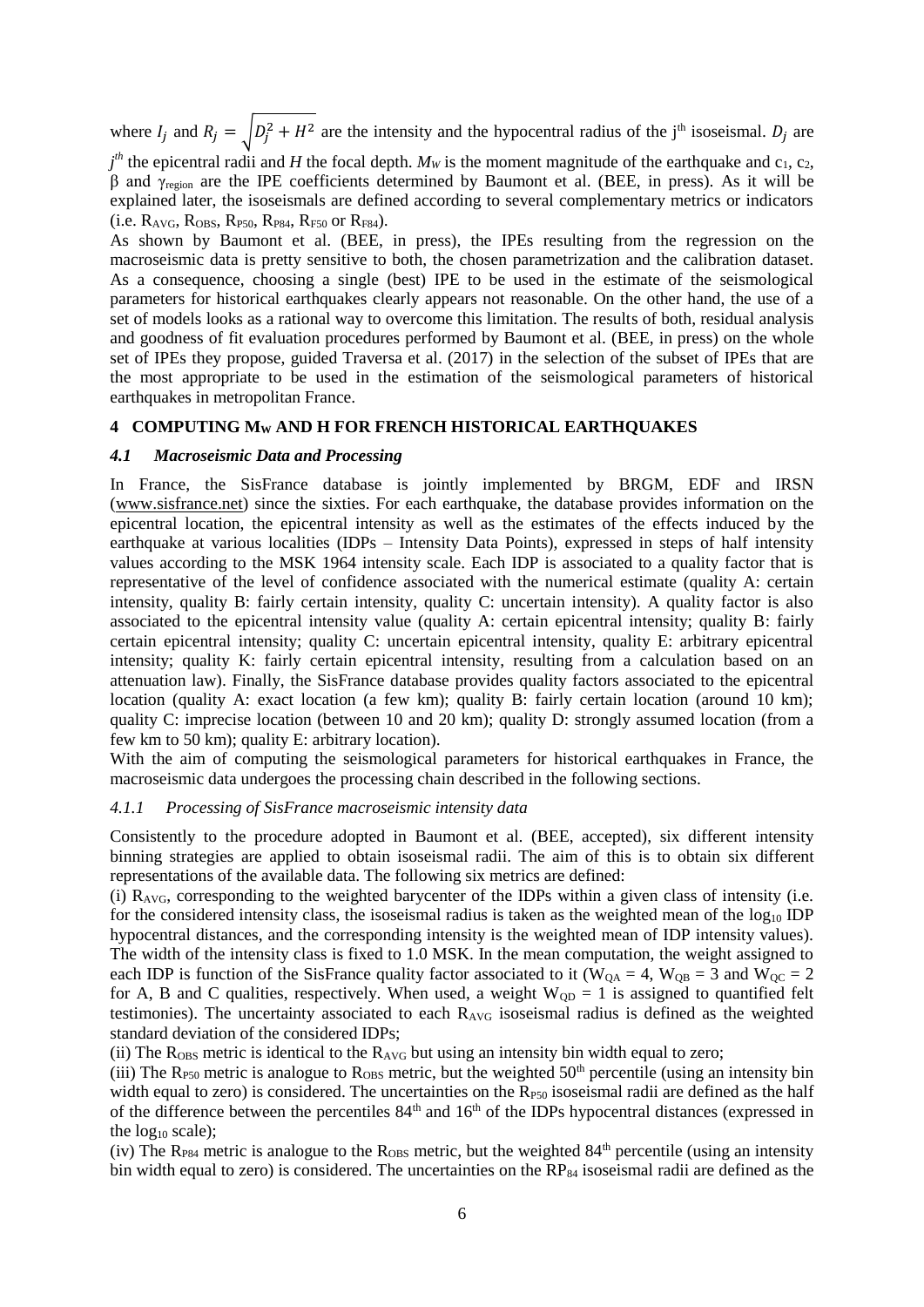half of the difference of the percentiles  $98<sup>th</sup>$  and  $50<sup>th</sup>$  of the hypocentral distances (expressed in the log scale);

(v) The  $R_{F50}$  metric (to be intended as a kind of "felt radius") is equivalent to the  $R_{F50}$  metric but, rather than describing the decay of the macroseismic intensity with respect to the distance, only the intensity bin being representative of far field reliable information is considered. To obtain this isoseismal, the *W* parameter is defined, as follows:

$$
W_j = W_{n_j} \cdot W_{q_j} \cdot R_{P50_j}
$$

(3)

where *j* represents the *j*<sup>th</sup> isoseismal,  $W_{nj}$  is the square root of the number of IDPs in the isoseismal *j*,  $W_{qj}$  is the sum of the weights associated to IDPs of isoseismal *j* (defined as function of the quality index assigned by SisFrance to each IDP) and  $R_{P50j}$  is the  $j<sup>th</sup>$  isoseismal radius. The isoseismal presenting the largest value of parameter  $W$  is selected as  $R_{F50}$ .

(vi) The  $\overline{R}_{F84}$  metric is equivalent to the  $R_{F50}$  metric, but the  $84<sup>th</sup>$  percentile is considered.

Finally, for all these metrics, the uncertainties associated to the isoseismals intensity values are deduced from the uncertainties on the hypocentral radii using the apparent slope *β* of the intensity decay with the log distance  $(I = I_0 - \beta \log_{10} R)$  $\sqrt{H}$ ), measured on the isoseismal radii above completeness for each event.

## *4.1.2 Intensity of completeness*

Basing the estimate of the earthquake seismological parameters on the decay of macroseismic data with distance relies on the hypothesis that the macroseismic dataset is complete. If such hypothesis holds for recent events down to very weak intensities, it may fail for historical events, for which weakest intensity information either has not been passed down to these days or is particularly difficult to collect. If not taken into account, these cutoffs in the data collection may introduce a bias in the inversion scheme. The following procedure has therefore been set up to identify the intensity of completeness in the macroseismic dataset of a given event, value below which the intensity data has been discarded from the inversion procedure. The lack of completeness is detected using the RAVG metric by identifying the inflection point in the cumulative number of observations per intensity bin, defined as the point where the second derivative of the cumulative number of observations as function of the intensity bin value changes sign. The intensity of completeness (IC) is therefore the intensity value corresponding to the inflection point.

### <span id="page-6-0"></span>*4.1.3 Treatment of felt testimonies*

In case of either, earthquakes disposing of less than 50 intensity data points, or earthquakes for which the proportion of felt testimonies is larger than 10% of the total number of observations, we assign a quantitative intensity value to the available "felt" testimonies depending on the epoch they derive from. Following the statistical analysis described by Traversa et al (2017) we apply:

- Earthquakes occurred starting from 1980:  $I_{\text{felt}} = II$  MSK;
- Earthquakes occurred during the period  $[1875 1980]$ :  $I_{\text{felt}} = III$  MSK;
- Earthquakes occurred before 1875:  $I_{\text{felt}} = \text{IV} \text{ MSK}.$

The IDPs "created" in this way are assigned a quality factor D.

## *4.2 Exploration Tree (ET) approach*

For detailed description of the earthquake datasets used to calibrate the IPEs, as well as their associated uncertainties and regional dependencies, the reader can refer to the Baumont et al. (BEE, in press) paper, and to the Traversa et al. (2017) paper for the final selection of the models used to retrieve magnitude and depth of the historical earthquakes.

In summary, a maximum of  $N = 4 \times 6 \times 6 = 144$  different IPEs are retained in the calculations. As explained by Traversa et al. (2017), the Exploration Tree (ET) approach allows to deal with such a number of alternative models and to characterize the epistemic uncertainty related to the model selection process (i.e. the variability in the magnitude and depth estimates resulting from the fact that we do not know the "true" model that can explain the data exactly).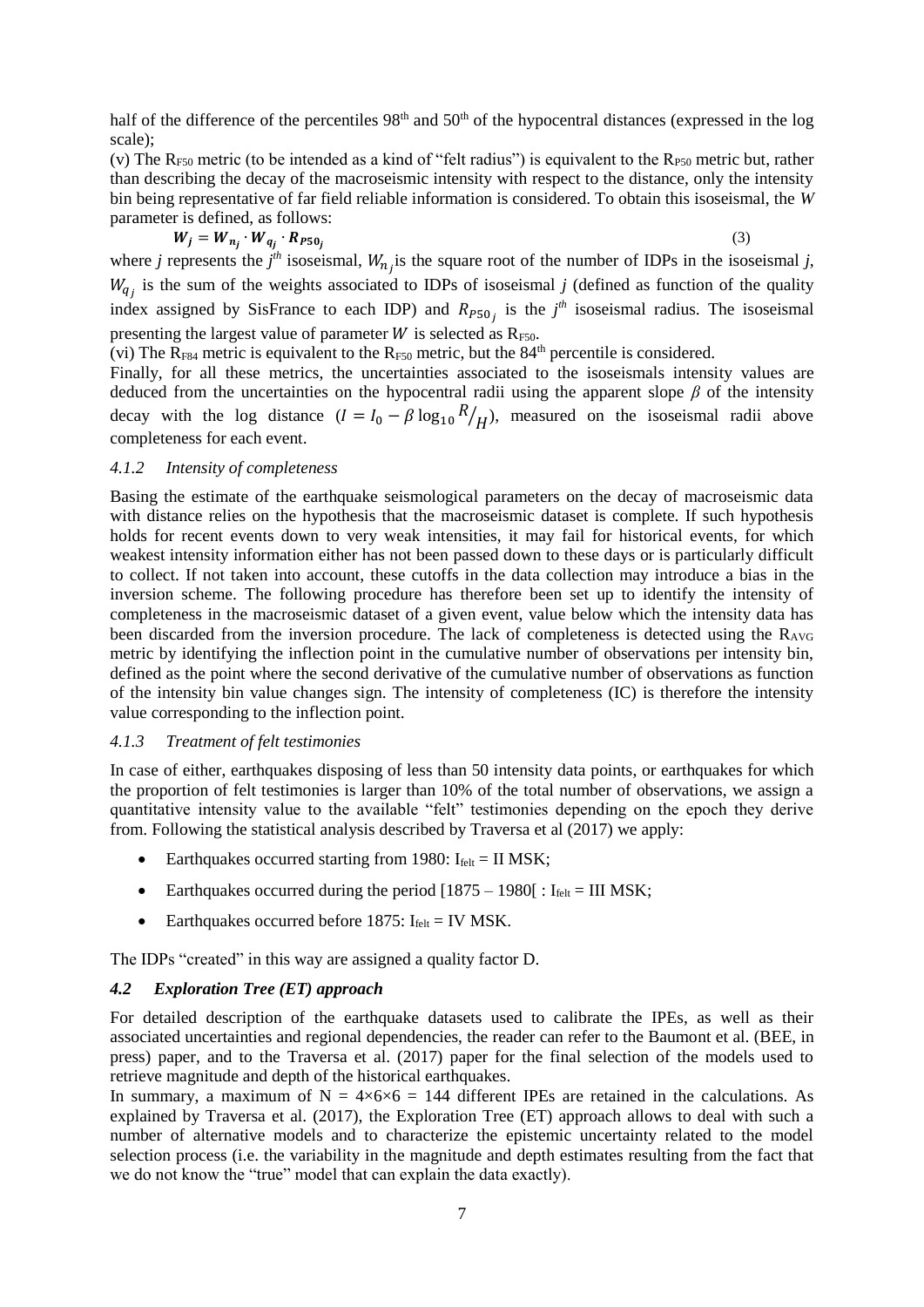As mentioned before, all SisFrance earthquake macroseismic field configurations are treated following this same philosophy. However, depending on the macroseismic information we dispose of for a given earthquake, two main cases can be identified.

## *4.2.1 Case of several IDPs available*

When several IDPs are available for a given earthquake, it is possible to build isoseismal radii according to the six metrics described above. In this case, magnitude and depth are simultaneously computed through a maximum likelihood inversion scheme based on a weighted least squares (WLSQ) criterion (Tarantola, 2005). The following subcases are identified:

- Earthquakes located within the French territory. In this case, the macroseismic data is generally sufficiently well distributed in both, the near and the far field. In this case, a simultaneous inversion of magnitude and depth is performed for each selected IPE (i.e. 144 models), resulting in 144 individual couples (Mi, Hi) allowing the different models to explain the decay of the intensity with distance, as well as the epicentral intensity value;
- Earthquakes located either, offshore or outside the French boundaries. In these cases, the macroseismic field provided by SisFrance is generally poorly described in the near field, with very few (if any) IDPs in the epicentral area. In these cases all selected IPEs are still used, but only the RF50 and RF84 metrics are retained. Indeed, since the near field information for these types of earthquakes is either, nonexistent or strongly incomplete, we believe that restricting the inversion scheme to metrics representative of the earthquake effects in the far field allows keeping only unbiased isoseismals in the computation. Again, simultaneous inversion of individual magnitude and depth couples is performed, resulting in 48 individual couples (Mi, Hi) allowing the different models to explain the far-field macroseismic information, as well as the epicentral intensity value;

## *4.2.2 Case of single/sporadic (if any) intensity observations available*

Case of single/sporadic (if any) intensity observations available. This is unfortunately the case for the majority of SisFrance earthquakes. Two subcases can still be distinguished:

- When the epicentral intensity value is known, but isolated or sporadic IDPs available, the depth is fixed a priori (following the Manchuel et al., 2017 zonation for depth) and 144 individual magnitudes (Mi) are computed for the considered earthquake using the selected IPEs, the a priori depth and the epicentral intensity value.
- Unknown epicentral intensity value. This is generally the case of extremely poorly known earthquakes, for which we dispose of several felt testimonies, but the associated information and the descriptions of the effects induced by the earthquake are not sufficient to assign a quantitative value to any data point (i.e. absence of quantified IDP). Nonetheless, based on expert judgment, SisFrance provides an epicenter location for these earthquakes. Following the methodology illustrated in section [4.1.3,](#page-6-0) an intensity value is assigned to "felt" testimonies, based on the year they derive from. We therefore dispose of a "felt intensity value" and a "felt radius", this latter being defined as the mean hypocentral distance of felt testimony locations. The depth is fixed a priori similarly to the previous case and 144 individual magnitudes (Mi) are computed using the selected IPEs.

## *4.2.3 Treatment of uncertainties*

In addition to the M<sub>W</sub> and depth uncertainties related to the macroseismic data and modelization uncertainties, dealt with within individual joint inversions of these parameters, the ET approach also allows to take into account the epistemic uncertainty related to the choice of the IPE(s) to be used in the computations. Indeed, an operator can consider several different IPEs, each of them representing a branch of the ET.

Finally, for 27% of SISFRANCE earthquakes, seismological parameters are jointly inverted, while for 73% of SISFRANCE earthquakes, the depth is fixed a priori and the magnitude computed accordingly (Manchuel et al., 2017).

## **5 FCAT-17 CATALOGUE**

As described above, FCAT-17 combines the historical parametric catalogue implemented following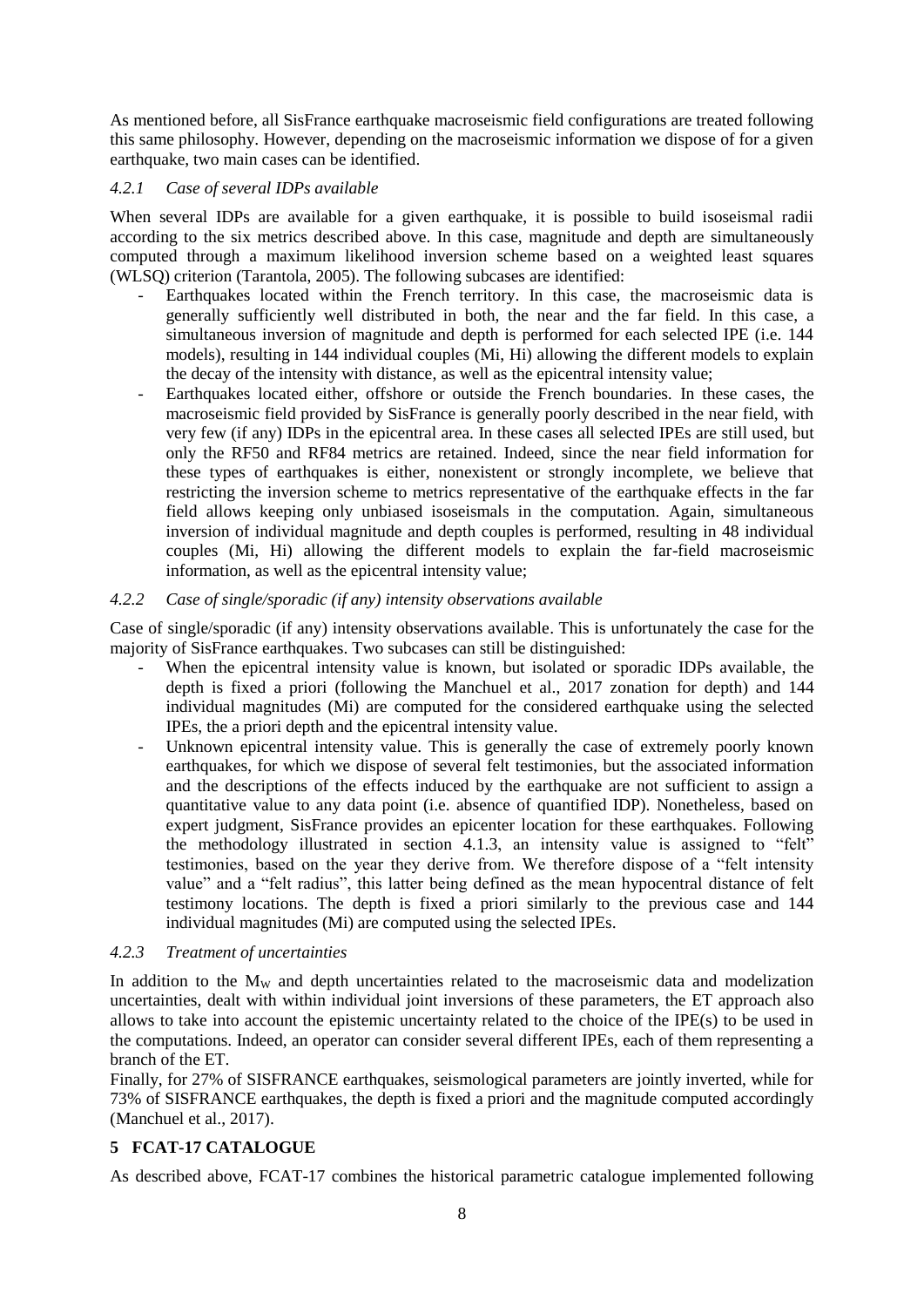the strategy described above (Baumont et al., BEE in press; Traversa et al., 2017; Manchuel et al., 2017) with the instrumental parametric catalogue implemented by SiHex (Cara et al., 2015). The junction between the two periods is set at the year 1965, because since 1965 the seismic network is homogenously deployed along the French territory, and therefore earthquake location and parameter estimates can be considered stable.

The final catalog includes 41658 earthquakes from 463 to 2009 and is represented on [Figure 3.](#page-8-0)<br>The French seismic CATalogue (FCAT-17)



<span id="page-8-0"></span>

## **6 CATALOG PROCESSING**

The main objective of FCAT-17 is to be used in seismic hazard assessment studies, whose basic step is the determination of earthquake occurrence rates. To compute activity rates, one needs to estimate completeness periods which correspond to dates after which all events of a given magnitude range are detected and included in the seismic catalogue. Keeping in mind that the basic hypothesis of a classic PSHA rely on the time independency of the seismic activity (i.e. earthquake occurrence should follow a Poisson process), the catalog has to be declustered before being used.

## *6.1 Earthquake completeness analysis*

The exhaustiveness periods of a catalogue (as function of magnitude) can be determined following different approaches. For the historical period, earthquakes are identified in written reports (newspaper, church archives…) which compile testimonies of observed effects of earthquakes on people and buildings. Then, for the historical period, the catalog completeness is likely to be related to population density, literacy rate, archive preservation etc. On the other hand, for the instrumental period, completeness is related to the deployment of seismic networks, but spatial variations also exist since offshore events have less probability of being recorded on seismographic stations, especially for small events. Due to these spatial and temporal heterogeneities, the completeness analysis should be carried out individually in each seismotectonic zone. However, the moderate character of the seismic activity in metropolitan France and the scarcity of earthquakes in a large portion of the territory prevent us from performing such an analysis. Completeness periods are then determined for two large domains: one assembling together the zones that were traditionally scarcely populated and consequently have short completeness (i.e. the mountainous and marine zones) and the other representative of more populated zones (i.e. the continental areas). [Figure 4](#page-9-0) (left panel) illustrates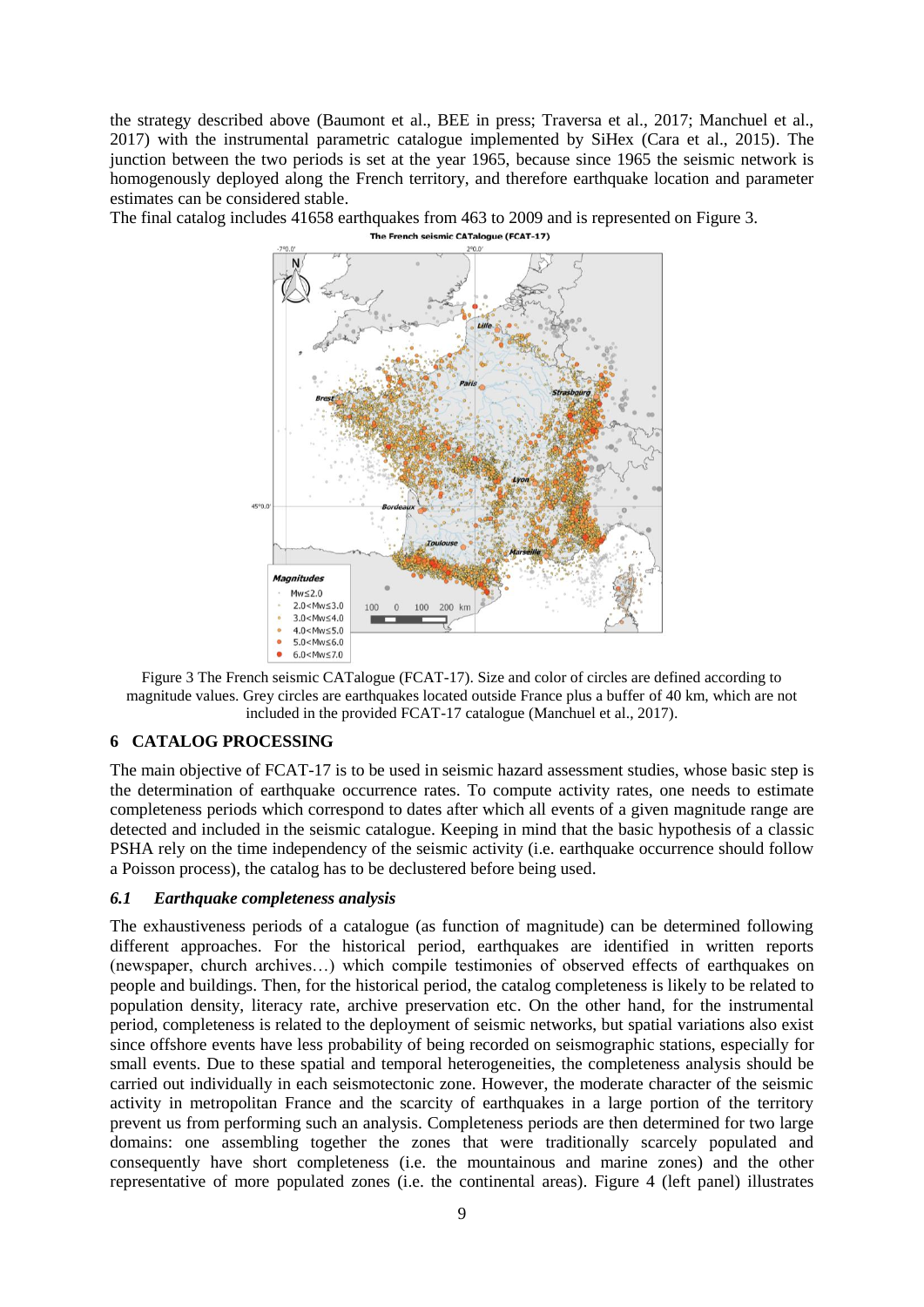these domains for the French territory, with FCAT earthquakes associated: in red continental France domain earthquakes and in blue mountain-marine domain earthquakes.



<span id="page-9-0"></span>Figure 4. Left : Earthquakes in FCAT catalogue as function of the domains described in the text for the completeness analysis; Right: example of completeness period determination for the magnitude bin Mw 2 to 2.5 in the continental France domain.

The most common approach is to determine completeness periods visually by representing the number of earthquakes as function of the time. In this paper completeness periods are manually selected based on the following criteria:

- The cumulative number of earthquakes should monotonically increase with time following the completeness year;
- Following the Hakimhashemi and Grünthal (2012) method, the inter-event time standard deviation is used as completeness parameter: the complete part of the data set starts when the deviation parameter remains;
- Completeness years are forced to increase with increasing magnitude.

[Figure 4](#page-9-0) (right panel) shows an example of completeness year determination for the magnitude bin  $Mw = 2.0$  to 2.5. In future works, alternative approaches will be tested, such as the Muggeo (2003) or the Albarello et al. (2001) methods.

[Table 2](#page-9-1) shows the completeness periods for continental France issued from the analysis.

<span id="page-9-1"></span>

| LowerMw | <b>UpperMw</b> | Year | <b>Min Year</b> | Max year |
|---------|----------------|------|-----------------|----------|
| 1.5     | 2.0            | 2003 | 2000            | 2005     |
| 2.0     | 2.5            | 1980 | 1978            | 1983     |
| 2.5     | 3.0            | 1970 | 1972            | 1976     |
| 3.0     | 3.5            | 1965 | 1965            | 1973     |
| 3.5     | 4.0            | 1850 | 1800            | 1875     |
| 4.0     | 4.5            | 1825 | 1750            | 1850     |
| 4.5     | 5.0            | 1750 | 1650            | 1800     |
| 5.0     | 5.5            | 1634 | 1500            | 1700     |
| 5.5     | 7.5            | 1500 | 1400            | 1600     |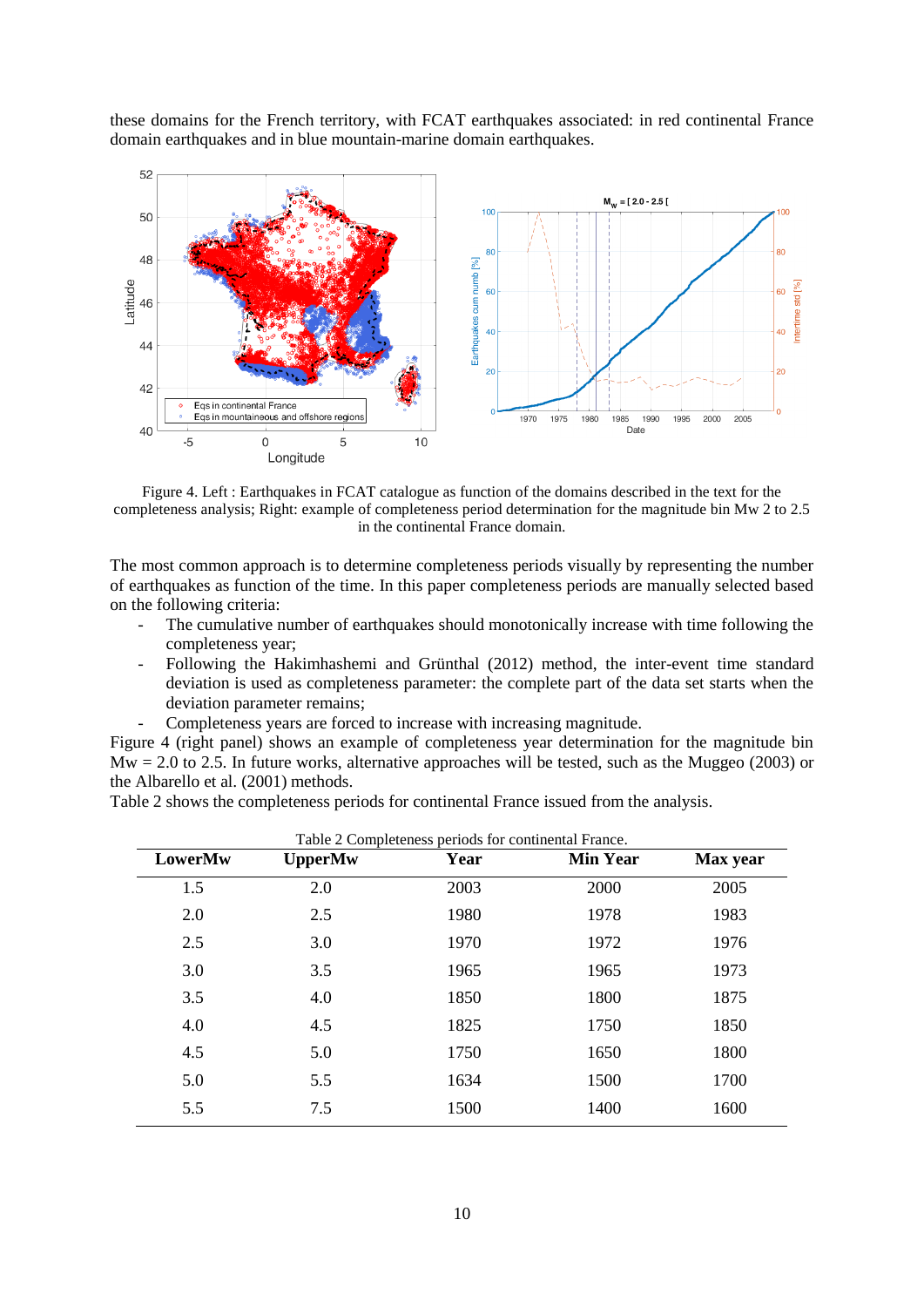## *6.2 Declustering*

Available declustering methods are based on different hypothesis and models of earthquake interaction in space and time. Two methods are used here: (i) the Gardner and Knopoff (1974), window-based method; and (ii) the Reasenberg (1985) cluster-based method.

Following the Gardner and Knopoff (1974) method, an earthquake close to a larger previous one in space and time is considered as the aftershock of the previous one. The distance in space and time is function of the magnitude of the mainshock.

However this method is strongly dependent on the chosen size for the spatial and temporal windows, which should be suitable for the considered catalog.

In the Reasenberg (1985) declustering approach, on the other hand, the definition of the time and space interaction zone is based on an earthquake interaction model. In a seismic sequence, the largest event is defined as the mainshock, i.e. the independent event. Although the latter method seems to carry less subjectivity than the previous one, the result is dependent on the choice on computational parameters, with a sensitivity that should be tested (e.g. van Stiphout et al., 2012).

The two approaches give different results in terms of mainshock and aftershock rates and these differences should be explored in sensitivity studies when performing seismic hazard assessment studies.

## *6.3 Consistency between the historical and the instrumental periods*

Once the completeness has been estimated over the whole catalogue and the declustering has been performed, we can compare the earthquake recurrence rates for different zones of the French metropolitan territory.

Looking at earthquake recurrence rates within low attenuation regions such as the Armorican massive (according to the attenuation zonation presented in [Figure 1\)](#page-2-0), we observe some slope discontinuity/difference on the magnitude frequency distributions [\(Figure 5\)](#page-11-0). This could be related to the fact that, for magnitudes lower than Mw 3.4, in the SiHex catalogue Mw have been obtained from local magnitudes M<sub>LLDG</sub> by applying ad hoc magnitude conversion relations (Cara et al., 2015). However, contrary to the historical part of the catalogue, for which at least an approximate attenuation zoning is considered, in the instrumental part the 2D variability of attenuation is not taken into account, which could explain such differences. As already shown by Mayor et al. (2017), it could be of interest to incorporate lateral variations of attenuation when parameterizing local magnitude relations to dispose of more robust small event magnitude estimates.

## **7 CONCLUSIONS**

In this paper we presented the overall approach set up to obtain a homogenous seismicity catalogue for metropolitan France, covering both the instrumental and the historical periods and providing Mw and depth estimates. Uncertainties associated to the seismological parameters are also provided in the catalogue. Then the catalog undergoes the necessary processing prior to any probabilistic seismic hazard assessment study, i.e. exhaustivity period determination, declustering and recurrence rate estimation. When retrieving recurrence rates, however, we observe some discontinuities/inconsistencies at smaller magnitudes when comparing magnitude frequency distributions for the historical and the instrumental period earthquakes. These might be related to the difference in account for spatial variability of seismic attenuation between the historical and instrumental parts of the catalogue. Indeed for the historical part, a compromise zoning distinguishing a lower attenuation zone in the North-Western part of the French territory from a higher attenuation zone in the rest of the territory has been used for the whole catalogue. On the other hand, for the instrumental part, the smaller magnitudes are computed by applying magnitude conversion equations from  $M_{\text{L-DC}}$  to Mw.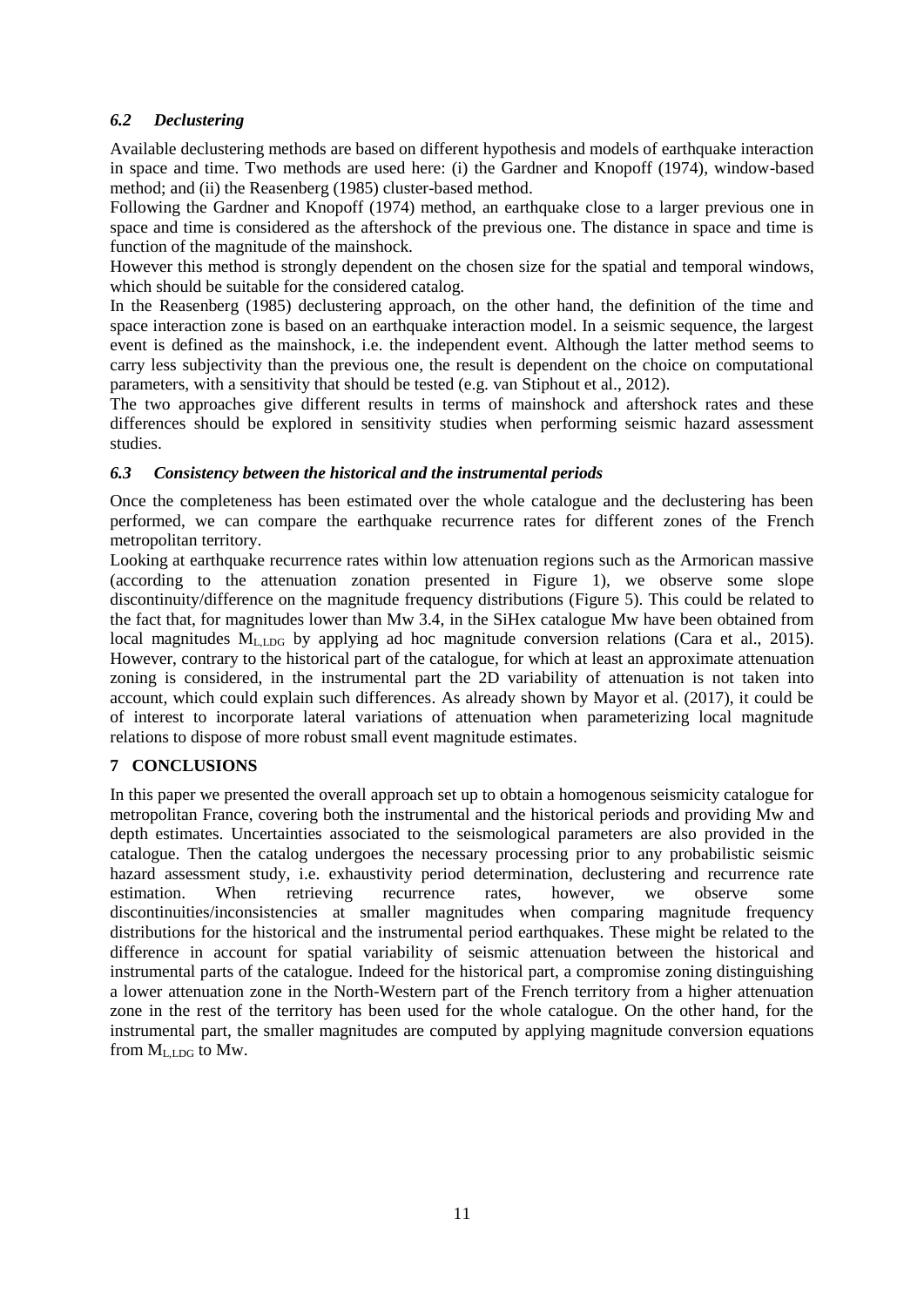

Figure 5 Recurrences for historical (red dots) and instrumental (blue dots) earthquakes

#### <span id="page-11-0"></span>**8 ACKNOWLEDGMENTS**

We would like to thank Christophe Durouchoux, Emmanuelle Nayman, Merlin Keller, Jessie Mayor and Irméla Zentner for the constructive discussions and positive exchanges. We warmly acknowledge the contribution of Stéphane Drouet and the Geoter team for providing key elements to feed the completeness analysis. This work has been carried out within the framework of the SIGMA and SIGMA2 research programmes.

#### **9 REFERENCES**

Alasset, P.-J. (2005). Seismotectonique et identification des sources sismiques en domaine à déformation lente: le cas des Pyrénées Occidentals et des Alpes du Nord (France), *PhD Thesis*, Strasbourg University, 5th July 2005.

Albarello D., R. Camassi and A. Rebez (2001). Detection of Space and Time Heterogeneity in the Completeness of a Seismic Catalog by a Statistical Approach: An Application to the Italian Area. *Bulletin of the Seismological Society of America*, 91, 6, pp. 1694–1703.

Amorèse, D., Font, M., Ichnose, G.A., and J.L. Lagarde (2011). Source parameters of the 30 July 1926 and 17 February 1927, Jersey (English Channel) earthquakes from historical seismological data and stress-tensor inversion in Normandy (NW France) (in preparation)

Bakun W.H. and O. Scotti (2006) Regional intensity attenuation models for France and the estimation of magnitude and location of historical earthquakes, Geophys. J. Int., vol. 164, pp. 596-610.

Baroux E., N. A. Pino and G. Valensise (2003). Source Parameters of the 11 June 1909, Lambesc (Province, southeastern France) earthquake: A reappraisal based on macroseismic, seismological, and geodetic observations, *J. Geoph. Res.*, 108, 16.1-16.23

Baumont D., Manchuel K., Traversa P., Durouchoux C., Nayman E. and Ameri G. (2018). Empirical Intensity Attenuation Models calibrated in Mw for metropolitan France. In press in Bull of Earthquake Eng.

Bossolasco, M., Cicconi, G., Eva, CX., & V. Pasquale (1972). La rete sismica dell'Istituto Geofisico di Genova e primi risultati sulla sismotettonica delle Alpi Maritime ed Occidentali, e del Mar Ligure, *Riv. Ital. Geofis.* 21, 229-247.

Camelbeek T. (1993). Mécanisme au foyer des tremblements de terre et contraintes tectoniques: le cas de la zone intraplaque belge, PhD Thesis, Catholich University of Louvaine

Cara, M., Peterschmitt, E., Rouland, D. and Trotignon, L. (1987). Historical seismograms in Strasbourg, *Ger.Beitr. zur Geophys.* 96, 374-384.

Cara, M., P.J. Alasset and C. Sira (2008). Magnitude of historical earthquakes, from macroseismic data to seismic waveform modelling: application to the Pyrenees and a 1905 earthquake in the Alps, in : Historical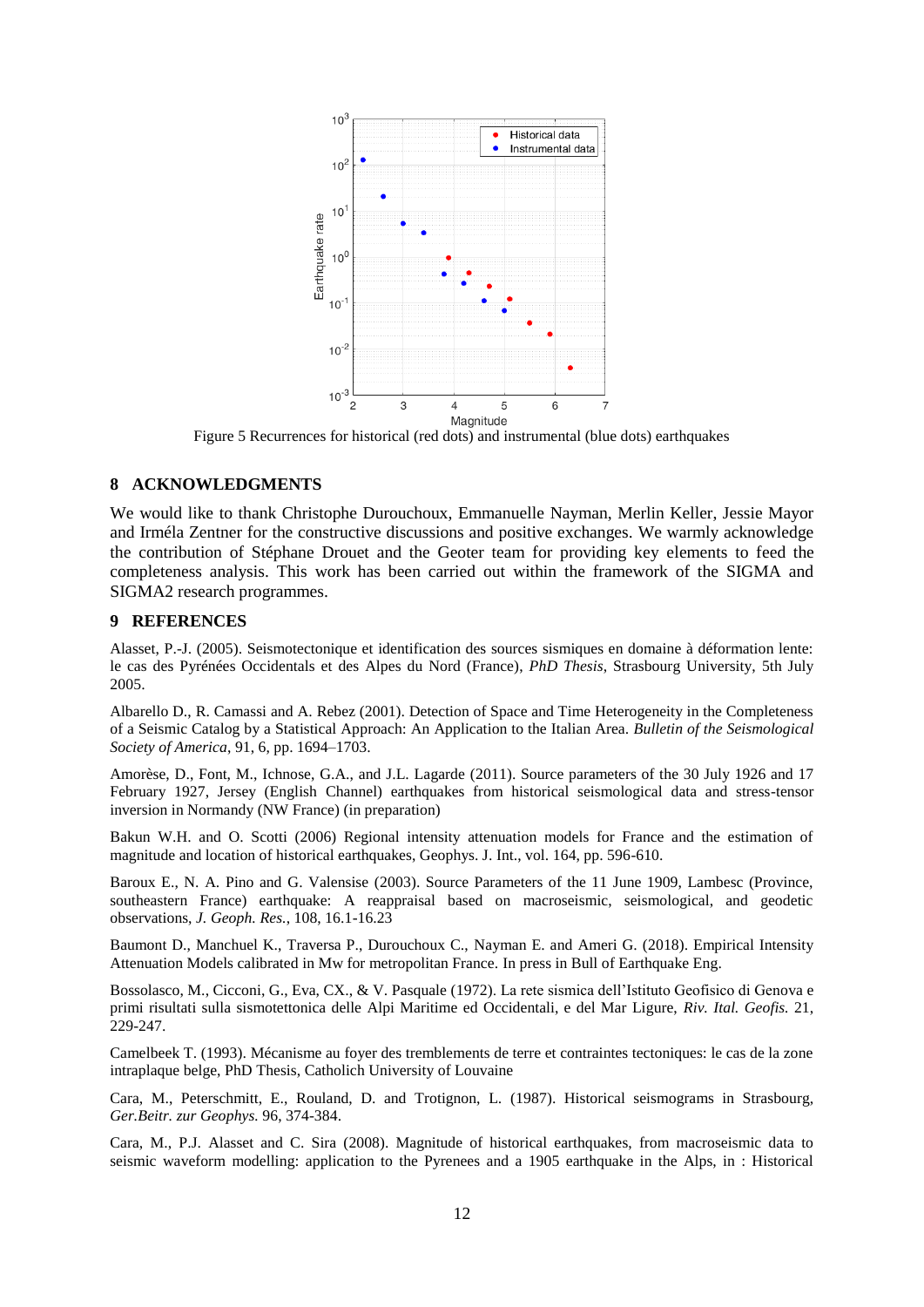Seismology Interdisciplinary Studies of Past and Recent Earthquakes Series: Modern Approaches in Solid Earth Sciences, Fréchet, J., Meghraoui, M. and Stucchi, M. (eds.), *Springer*, 2, 363-378.

Cara, M., Cansi, Y., Schlupp, A., Arroucau, P., Béthoux, N., Beucler, E., Bruno S., Calvet M., Chevrot S. Deboissy A. et al. (2015). SI-Hex: a new catalogue of instrumental seismicity for metropolitan France. *Bulletin de la Société Géologique de France*, *186*(1), 3-19.

Denieul, M. (2014). Moment sismique et coda d'ondes crustales (Doctoral dissertation, Université de Strasbourg).

Denieul, M., Sèbe, O., Cara, M., Cansi, Y. (2015). Mw estimation from Crustal Coda Waves Recorded on Analog Seismograms. Bulletin of the Seismological Society of America. doi: 10.1785/0120140226

ECOS-09 (2014). Details on event 1946/01/25 17:32:00.0 UTC, http://goo.gl/OzOkIB (last access September 2014).

Ferrari G., N.A. Pino (2003). EUROSEISMOS 2002-2003. A project for saving and studying historical seismograms in the Euro-Mediterranean area, *Geophysical Research Abstracs*, 5, 05274.

Gardner, J. K., & Knopoff, L. (1974). Is the sequence of earthquakes in Southern California, with aftershocks removed, Poissonian?. *Bulletin of the Seismological Society of America*, *64*(5), 1363-1367.

Gasperini P., Vannucci G., Tripone D. And Boschi E. (2010). The location and sizing of Historical Earthquakes Using the Attenuation of Macroseismic Intensity with Distance, Bull Seismol. Soc. Am., vol. 100, N. 5A, pp. 2035-2066.

Grünthal G. and R. Wahlström (2003). An MW based earthquake catalogue for central, northern and northwestern Europe using a hierarchy of magnitude conversions. *J. Seism.*, 7, 507-531.

Herrmann, R. (2004). Computer programs in seismology-an overview of synthetic seismogram computation, version 3.30: St. Louis University [\(http://www.eas.slu.edu/People/RBHerrmann/CPS330\)](http://www.eas.slu.edu/People/RBHerrmann/CPS330)

International Seismological Centre, On-line Bulletin, http://www.isc.ac.uk, Internatl. Seismol. Cent., Thatcham, United Kingdom, 2014.

Karnik, V., N.V. Kondorskaya, J.V. Riznitchenko, E.F. Savarensky, S.L. Soloviev, N.V. Shebalin, J. Vanek and A. Zatopek (1962). Standardization of the earthquake magnitude scale, *Studia Geoph. Et Geod.*, 6, 41-48.

Kövesligethy R. (1907) Seismischer Stärkegrad und Intensität der Beben, Gerlands Beitr. Geoph., Bd, vol. 8, pp. 24-103.

Lesueur, C. (2011). Linking ground motion measurements and macro-seismic observations in France: A case study based on the RAP (accelerometric) and BCSF (macro-seismic) databases.

Levret A., Backe J.C. and M. Cushing (1994) Atlas of macroseismic maps for French earthquakes with their principal characteristics, Natural Hazards, vol. 10, pp. 19-46.

Locati, M., Camassi, R., & Stucchi, M. (2011). DBMI11, the 2011 version of the Italian macroseismic database. Milano, Bologna.

Locati M., Rovida A., Albini P., and Stucchi M. (2014). The AHEAD Portal: A Gateway to European Historical Earthquake Data. Seismological Resource Letters, 85, 3, pp.727-734.

Manchuel K., P. Traversa, D. Baumont, M. Cara, E. Nayman and C. Durouchoux (2017). The French seismic CATalogue (FCAT-17). *Bull Earthquake Eng*., DOI 10.1007/s10518-017-0236-1.

Massinon, B. (1979). Vue d'ensemble de la sismicité instrumentale de 1962 à 1976, in "Les tremblements de terre en France", ed. J. Vogt, BRGM, 96, 193-204.

Mayor J., Traversa P., Margerin L. and Calvet M. (2017) Tomography of crustal seismic attenuation in Metropolitan France: implications for seismicity analysis, Bull of Earthquake Eng., doi:10.1007/s10518-017-0124-8.

Mazabraud Y., N. Béthoux, J., B. Delouis (2013). Is earthquake activity along the French Atlantic margin favored by local rheological contrasts?, *C.R. Geoscience*, 345, 373-382

Muggeo V. M. R. (2003). Estimating regression models with unknown break-points. *Statist. Med.* 2003; 22:3055–3071 (DOI: 10.1002/sim.1545)

ORB, 2006. Observatoire Royal de Belgique, Section de Seismologie, Tremblement de terre du 11 Juin 1938, http://goo.gl/zVMsTa (last access July 2014)